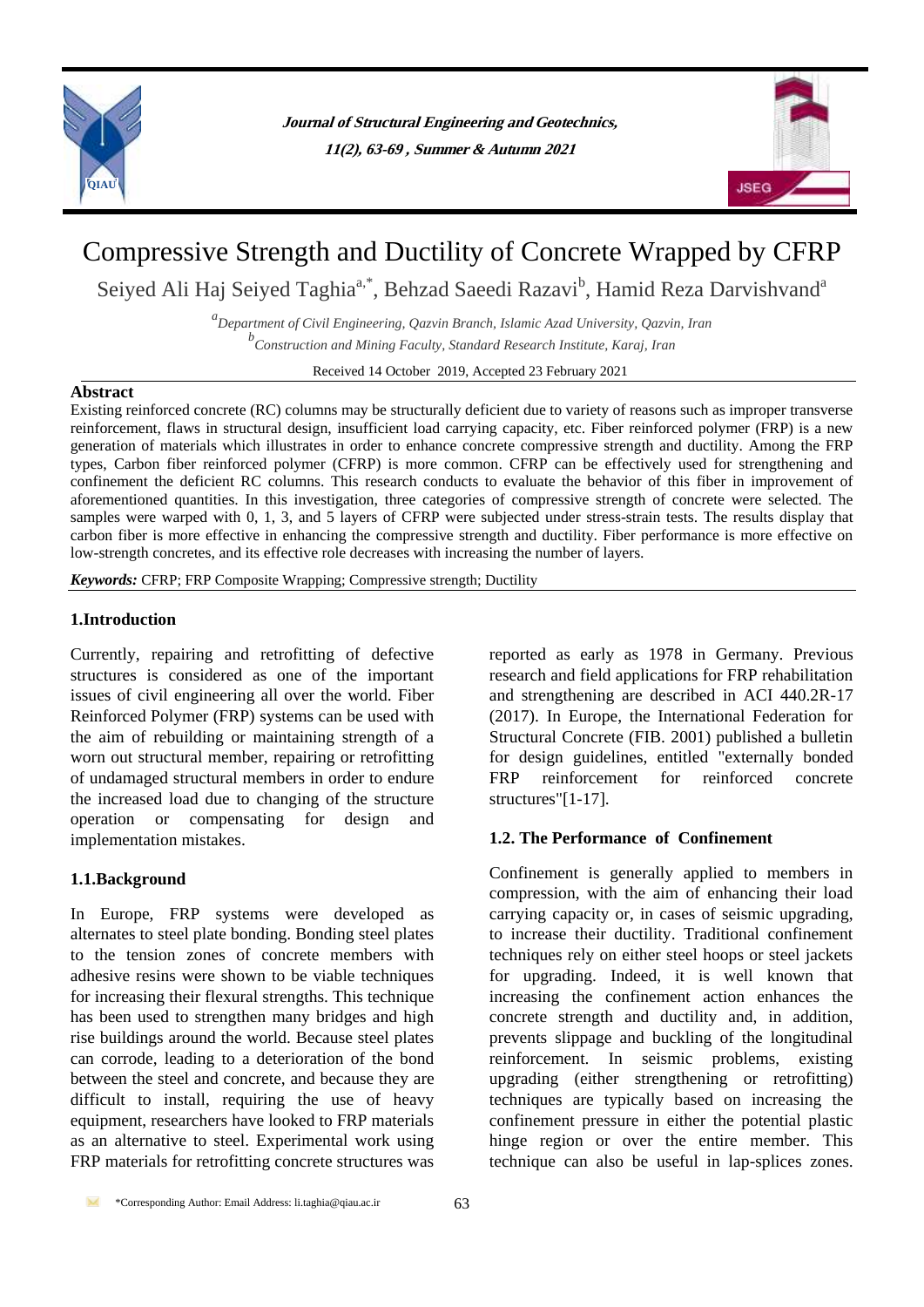Several experimental studies on concrete confined with FRP have been carried out which confirm the viability of this solution. Current analytical and numerical research aims at defining appropriate constitutive laws for FRP-confined models. In the field of design of FRP jackets extensive experimental work has been conducted by Seible et al (1995), and numerical and analytical work by Monti et al (2001), with the task of identifying suitable design equations that optimize the FRP jacket thickness as a function of the desired upgrading level [18-29].

Minafò et al. (2019) [30] presented a model to assess the confinement pressure for concrete elements bonded with CFRP. They confirmed this model by finite-element analyses and experimental procedures. In the other research, [Haj Seiyed Taghia](https://ascelibrary.org/author/Haj+Seiyed+Taghia%2C+Seiyed+Ali) et al. (2020) [31] applied a statistical method to investigate economically the influence of CFRP layers and the dosage of cement content on concert performance. Moreover, [Haj Seiyed Taghia](https://ascelibrary.org/author/Haj+Seiyed+Taghia%2C+Seiyed+Ali) et al. (2020) [32] compared the performance of carbon and glass fibers on concrete behavior. The results illustrated that the influence of both types of fibers is greater on enhancement of compressive strength and failure strain for higher strength concrete. On the contrary, fibers were more effect on lower strength concrete with reference to energy absorption and ductility.

In this research, the effect of CFRP on compressive strength and ductility are investigated.

# **2.Experimental Program**

In this section, the material properties, preparation and curing are described separately.

# **2.1. Material Properties**

The ordinary Portland type-II cement is used in the entire specimens. The specimens were made according to ASTM C150 [33] and the gravel and sand aggregates are of river type in accordance with ASTM C33 [34].The sand sizes ranged from 0 to 4.75 mm with apparent weight in Saturated Surface Dry (SSD) state of  $2650 \text{ kg/m}^3$ , and its 24-hour water absorption is 1.5% and also the super plasticizers are of type P10-3R based on ASTM C494 [35]. CFRP is of type YC-N160 based on the properties presented in Table 1 and the consumed resin is of type epoxy DUR 300, in accordance with Table 2.

| Table 1 |                              |
|---------|------------------------------|
|         | Technical properties of CFRP |

| <b>Name</b>                              | YC-N160                            |
|------------------------------------------|------------------------------------|
| <b>Fiber type</b>                        | <b>High Strength Carbon Fibers</b> |
| <b>Fiber tensile strength (Mpa)</b>      | 4900                               |
| <b>Tensile elasticity modulus (Gpa)</b>  | 230                                |
| Areal Weight $(g/m^2)$                   | 160                                |
| <b>Fabric Thickness</b> (mm)             | 0.09                               |
| <b>Style</b>                             | Woven UD                           |
| Table 2<br>Technical properties of Resin |                                    |
| <b>Property</b>                          | <b>Specification</b>               |
| <b>Mixing ratio</b>                      | A: $B = 100:34.5$ by weight.       |

| 11 VIVLLY               | рреспления                                              |
|-------------------------|---------------------------------------------------------|
| <b>Mixing ratio</b>     | A: $B = 100:34.5$ by weight.                            |
| <b>Tensile strength</b> | Curing 7 days, $+23^{\circ}$ C: 45 N/mm <sup>2</sup>    |
| <b>Flexural modulus</b> | Curing 7 days , $+23^{\circ}$ C: 3000 N/mm <sup>2</sup> |
| <b>Tensile modulus</b>  | Curing 7 days, $+23^{\circ}$ C: 3500 N/mm <sup>2</sup>  |

# **2.2.Sample Preparation**

In this research, a number of 12 samples were considered for 3 classes of compressive strength of concrete (20, 35, and 50 MPa). The concrete was constructed in the beginning and it followed by inserting it into the pre-prepared molds and then samples were set to harden at constant temperature and humidity for 24 hours. Mold shape was used, a cylindrical with dimensions of 15×30 cm. After 24 hours, the specimens are removed from the molds and are placed into a water pond with temperature of

 $20 \pm 2^{\circ}$ C for curing. The curing time of the samples was equal to 28 days in order to perform compressive strength and stress-strain tests. After 28 days, the samples were taken out from the pond and placed in the laboratory for drying the surface of the samples. Two days later, the samples were prepared in four modes with 0 (control sample), 1, 3, and 5 layers of CFRP warps and after 7 days, they were subjected to stress-strain tests (see Figure 1). The compression testing machine was used for testing the compressive strength of concrete. The load shall be applied slowly without shock and increased continuously until the resistance of specimen.

In this research, Cs and followed by the number stand for value of classes of compressive strength and Ls followed by the number stand for no. of CFRP layers.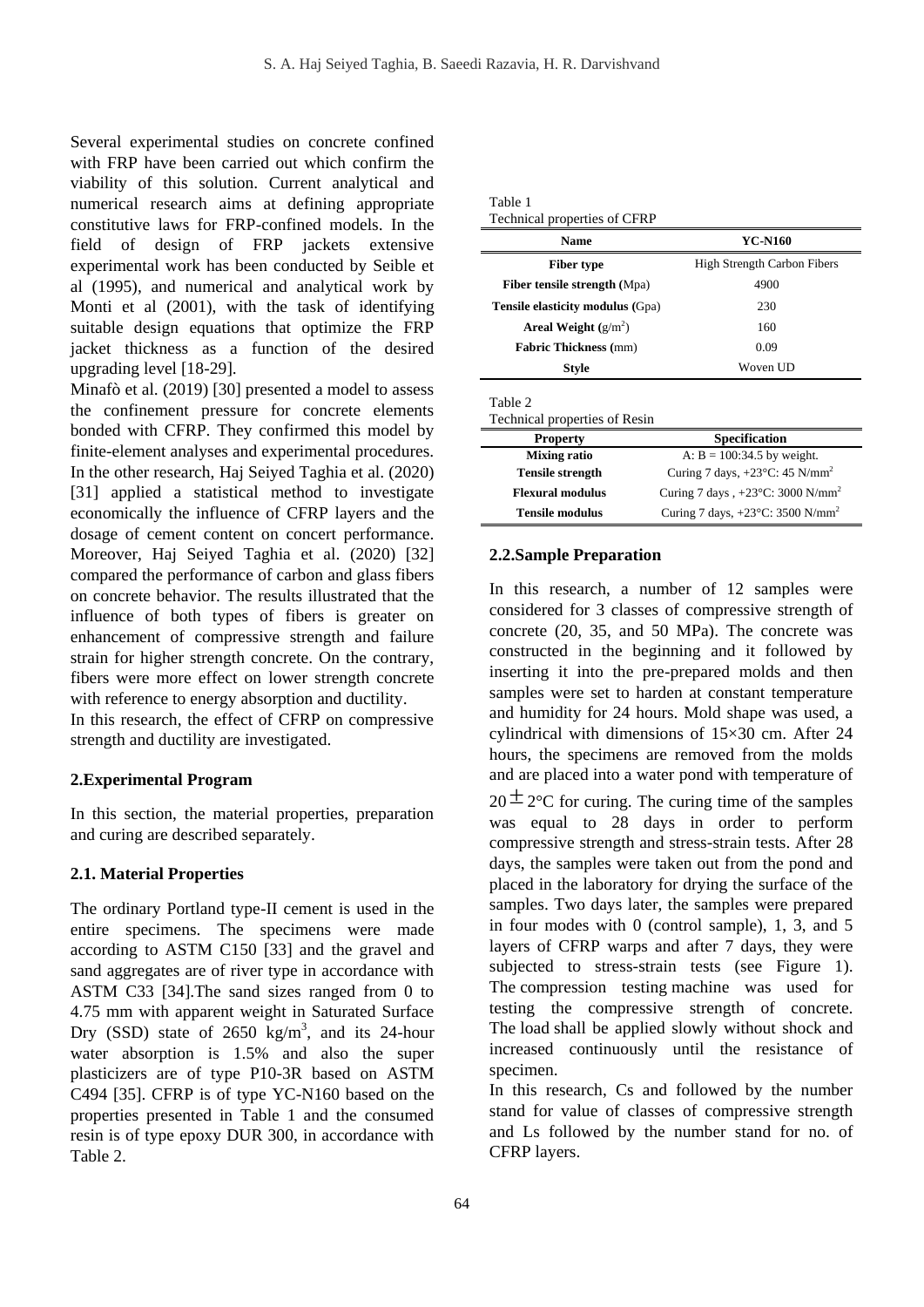

Fig. 1. Samples preparation for stress-strain tests

#### **3. Results and Discussion**

This section deals with the investigation of the influence of using CFRP with different layers on the compressive strength and ductility of concrete samples.

#### **3.1. The Stress-strain Tests**

The stress-strain tests were performed on the 15 cm  $\times$ 30 cm cylindrical samples at the age of 28 days and shown in Figures 2 through 4 for three classes of concrete (i.e. C20, C35 and C50) and different layers of CFRP sheets. The tests performed in compliance with ASTM C469 [36].

Since the concrete loses its integrity in a strain greater than 1% and the rebar reaches its ultimate endurable strain and also the cohesion between the concrete and the rebar decreases intensively, thus, the ultimate strain value is limited to 1% in all diagrams 2 to 4 [34].



Fig. 2. Stress-strain diagrams for C20 classes





Fig. 4. Stress-strain diagrams for C50 classes

Compressive strength and ductility of concrete samples have been extracted from Figures 2-4.

# **3.1.1. Compressive Strength**

The maximum values of stress in Figures 2 through 4 have been obtained and considered as compressive strength for different classes of concrete. The effect of CFRP layers on the compressive strength of the samples is shown in Figure 5.

As it can be seen in Figure 5, the compressive strength of the concrete samples increased with the increase of the number of CFRP sheets due to the effect of bonding and confinement.

The percentage of increase in compressive strength in the samples wrapped by carbon fiber is shown in Figure 6. The effect of this fiber on increasing in compressive strength decreases with increasing concrete strength from 20 MPa to 50Mpa. Moreover, this diagram indicates that the effect of fibers on the rate of compressive strength growth would be less with increasing the number of warped fibers. It can attributed to the significant role of concrete integrity for more FRP layers.

#### **3.1.2. Ductility**

The ductility of the cylindrical 15 cm  $\times$  30 cm samples is defined by dividing the failure strain over the yielding strain, this is in accordance to ASCE41-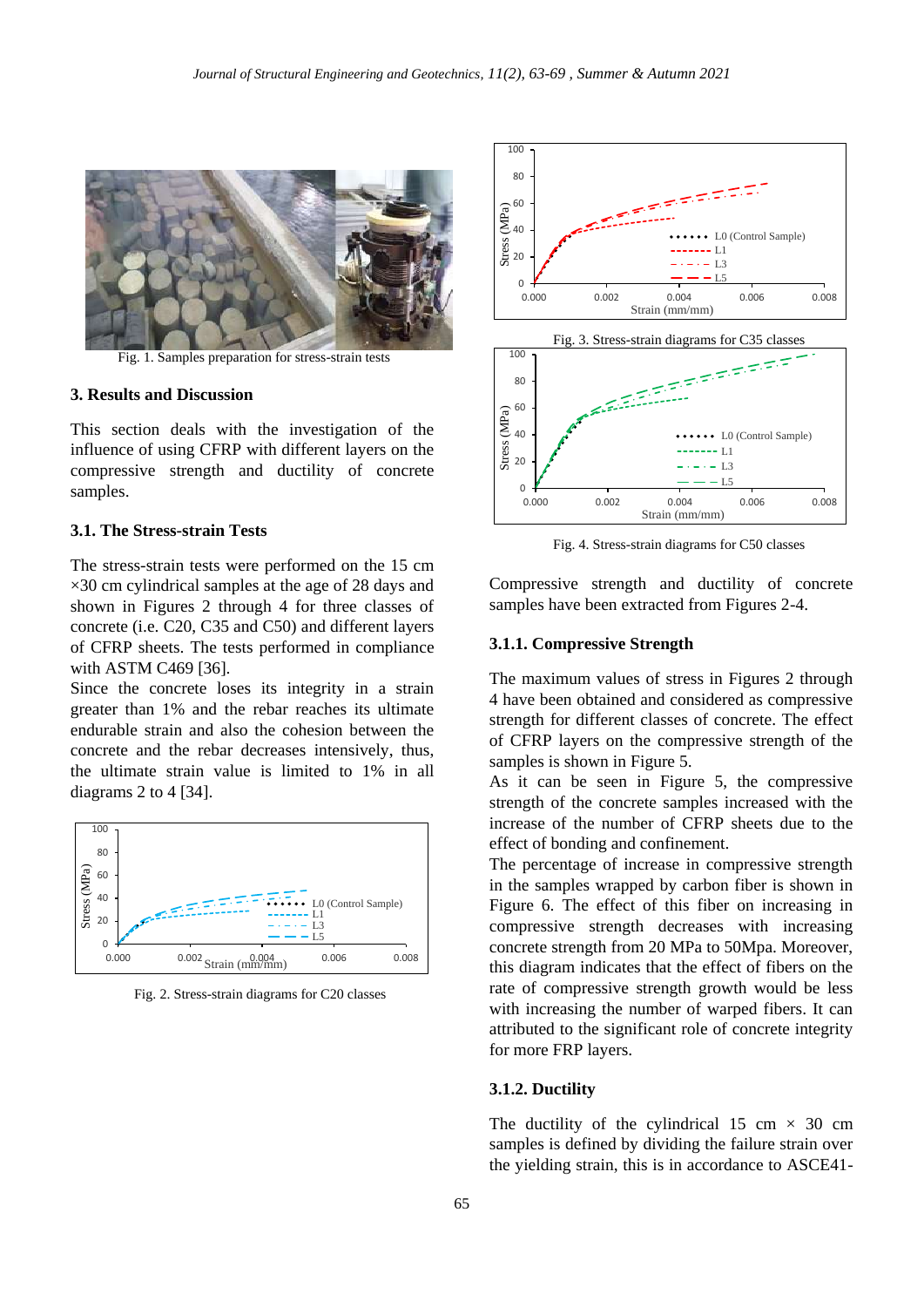13 [37].The yield strain was estimated by the following procedure: Using MATLAB software (2017b) [38] to make the stress-strain curve of the sample an equivalent bilinear then the intersection of the lines is referred as the yield strain.

Figure 7 indicates that concrete enclosed with carbon fiber is almost more ductile for less-strength concrete.

The percentage of ductility growth in concrete warped with carbon fibers is shown in Figure 8. The role of fibers decreases in ductility improvement by

increasing the number of CFRP rounds. Again, it can attributed to the significant role of concrete integrity for more FRP layers.



Fig. 5. Compressive strength of cylindrical samples



Fig. 6. The ratio of the increase in the compressive strength of samples with increasing number of CFRP layers relative to samples without CFRP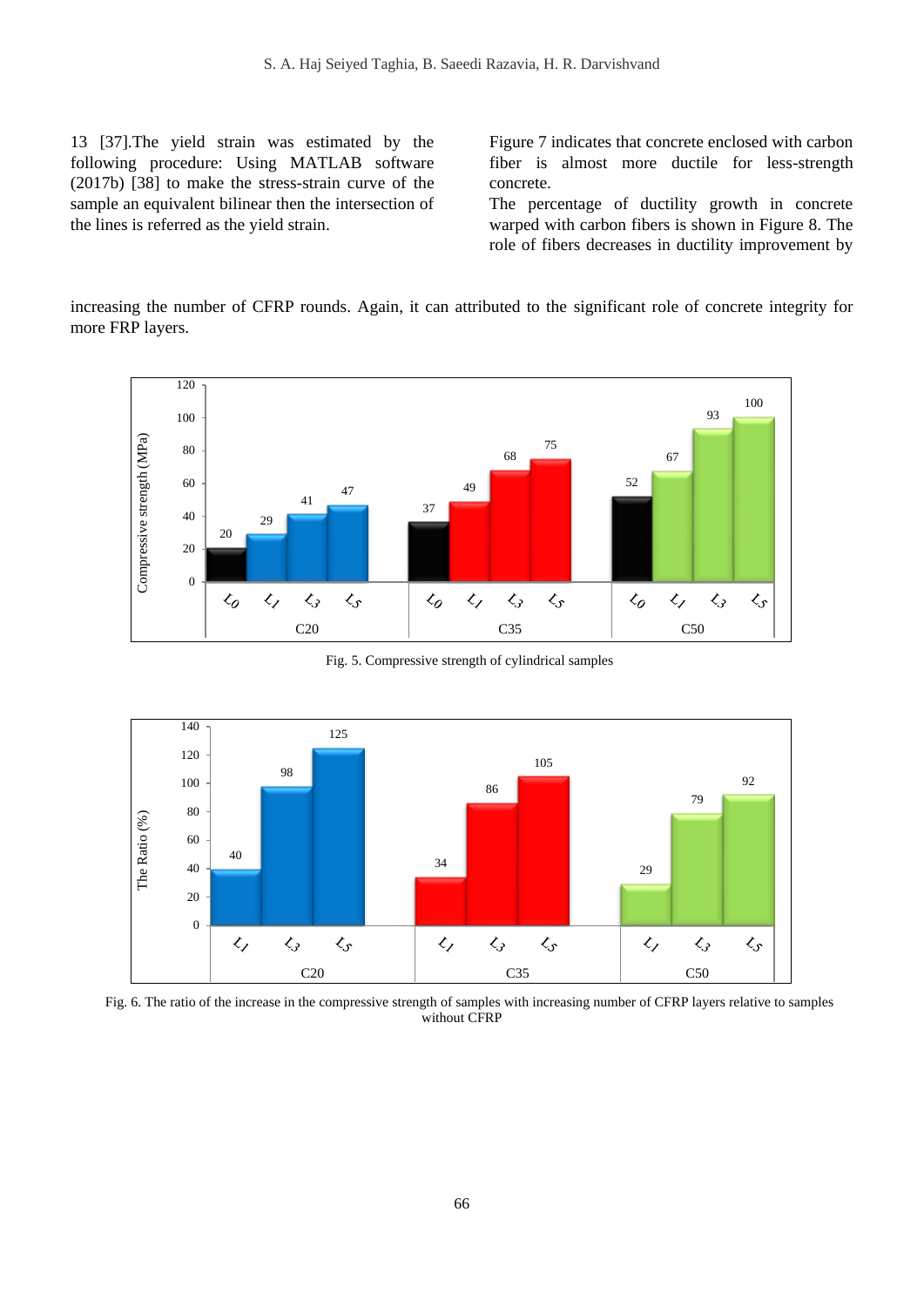

Fig. 7. Ductility of cylindrical samples



Fig. 8. The ratio of the Ductility of CFRP strengthened samples regarding to non-strengthened samples (%)

#### **4. Conclusion**

According to experimental works, the result of this research is finalized as followings:

- 1- The results showed that the fibers are effective in improving concrete compressive strength and ductility specially applying on low-strength concretes.
- 2- By increasing the number of CFRP rounds, the effective role of this fiber decreases in improving concrete compressive strength and ductility.

# **5. Acknowledgments**

The authors would like to acknowledge the following people, Mr. Borjali Darvishvand for his collaboration in editing the article.

#### **References**

- Fleming, C. J., and King, G. E. M., "The Development of Structural Adhesives for Three Original Uses in South Africa., RILEM International Symposium, Synthetic Resins in Building Construction, Paris; 1967: 75-92.  $[1]$
- Wolf, R., and Miessler, H. J., "HLV-Spannglieder in der Praxis. Erfahrungen Mit Glasfaserverbundstaben", Beton, 1989 (2): 47-51. [2]
- Meier, U., "Bridge Repair with High Performance Composite Materials", Material und Technik; 1987 (4): 125-128. [3]
- Rostasy, F. S. (1987). Bonding of Steel and GFRP Plates in the Area of Coupling Joints. Talbrucke Kattenbusch, Research Report No. 3126/1429, Federal Institute for Materials Testing, Braunschweig, Germany. [4]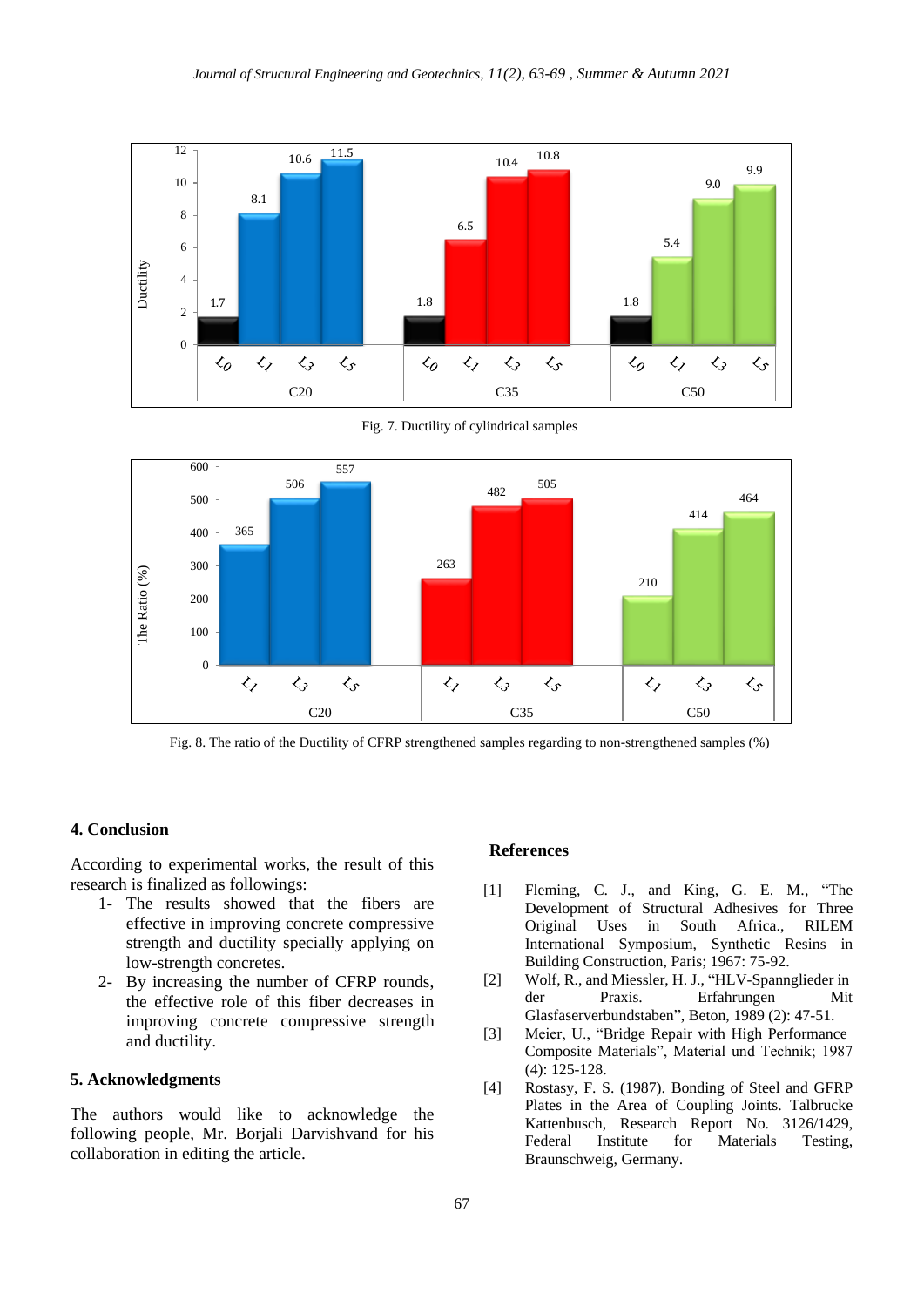- Fardis, M. N., and Khalili, H., "Concrete Encased in Fiberglass Reinforced Plastic", ACI JOURNAL, Proceedings; 1981, 78 (6): 440-446. [5]
- Katsumata, H., Kobatake, Y., and Takeda, T., "A Study on the Strengthening with Carbon Fiber for Earthquake- Resistant Capacity of Existing Concrete Columns. Proceedings from the Workshop on Repair and Retrofit of Existing Structures, U.S.- Japan Panel on Wind and Seismic Effects, U.S.- Japan Cooperative Program in Natural Resources, Tsukuba, Japan; 1987: 1816-1823. [6]
- Nanni, A., "Concrete Repair with Externally Bonded FRP Reinforcement", Concrete International; 1995, 17 (6): 22-26. [7]
- Neale, K. W., "FRPs for Structural Rehabilitation: A Survey of Recent Progress," Progress in Structural Engineering and Materials; 2000, 2(2): 133-138. [8]
- Dolan, C. W., Rizkalla, S. H., and Nanni, A., "Fourth International Symposium on Fiber Reinforced Polymer Reinforcement for Reinforced Concrete Structures", SP-188, American Concrete Institute, Farmington Hills, MI; 1999. [9]
- Sheheta, E., Morphy, R., and Rizkalla, S., "Fourth International Symposium on Fiber Reinforced Polymer Reinforcement for Concrete Structures", 1999, SP-188, C. W. [10]
- Saadatmanesh, H., and Ehsani, M. R., (1998). Second International Conference on Composites in Infrastructure", ICCI; V. 1 and 2, Tucson, AZ, 1998, 1506 pp. [11]
- Benmokrane, B., and Rahman, H., "Durability of Fiber Reinforced Polymer (FRP) Composites for Construction", University of Sherbrooke, Canada; 1998.  $[12]$
- Neale, K. W., and Labossière, P., "State-of-the-Art Report on Retrofitting and Strengthening by Continuous Fibre in Canada. Non-Metallic (FRP) Reinforcement for Concrete Structures", V. 1, Japan Concrete Institute, Tokyo,Japan; 1997: 25-39. [13]
- Hassan, T., and Rizkalla, S., "Flexural Strengthening of Prestressed Bridge Slabs with FRP Systems", PCI Journal; 2002, 47 (1): 76-93. [14]
- Shield, C. K., Busel, J. P., Walkup S. L., and Gremel, D. D., "Proceedings of the Seventh International Symposium on Fiber Reinforced Polymer for Reinforced Concrete Structures (FRPRCS-7)", SP-230, American Concrete Institute, Farmington Hills, MI; 2005, 1708 pp.  $[15]$
- ACI 440.2R-17. Guide for the Design and Construction of Externally Bonded FRP Systems for Strengthening Concrete Structures; 2017. [16]
- FIB. Externally Bonded FRP Reinforcement for RC Structures. FIB, Lausanne, 2001, 138 pp. [17]
- Chai, Y. H., Priestley, M. J. N. and Seible, F., "Seismic retrofit of circular bridge columns for enhanced flexural performance", ACI Structural Journal; 1991, 88(5): 572-584. [18]
- Saadatmanesh, H., Ehsani, M. R. and Li, M. W., "Strength and ductility of concrete columns externally reinforced with fiber composite straps", ACI Structural Journal; 1994, 91(4): 434-447. [19]
- Nanni, A. and Bradford, N. M., "FRP jacketed concrete under uniaxial compression", Construction and Building Materials; 1995, 9(2): 115-124. [20]
- Seible, F., Priestley, M. J. N. and Innamorato, D., "Earthquake retrofit of bridge columns with continuous fiber jackets. In Design guidelines", Advanced composite technology transfer consortium, 2, Report No. ACTT-95/08, University of California, San Diego, USA; 1995. [21]
- Picher, F., Rochette, P. and Labossière, P., "Confinement of concrete cylinders with CFRP", In Proceedings of 1st International Conference on Composite Infrastructures, Tucson, Arizona, USA; 1996: 829-841. [22]
- Matthys, S., Taerwe, L. and Audenaert, K., "Tests on axially loaded concrete columns confined by FRP sheet wrapping", In Proceedings of the 4th International Symposium on FRP for Reinforced Concrete Structures, Baltimore, USA; 1999: 217- 228. [23]
- Mirmiran, A. and Shahawy, M., "Behavior of concrete columns confined by fiber composites", Journal of Structural Engineering, ASCE; 1997, 123(5): 583-590. [24]
- Saadatmanesh, H., Ehsani, M. R., and Jin, L., "Seismic strengthening of circular bridge piers with fiber composites", ACI Structural Journal; 1997, 93(6): 639-647. [25]
- Spoelstra, M. R. and Monti, G., "FRP-confined concrete model", Journal of Composites for Construction, ASCE; 1999, 3(3): 143-150. [26]
- Seible, F., Priestley, M. J. N. and Innamorato, D., "Earthquake retrofit of bridge columns with continuous fiber jackets. In Design guidelines", Advanced composite technology transfer consortium, 2, Report No. ACTT-95/08, University of California, San Diego, USA; 1995a. [27]
- Monti, G., Nisticò, N. and Santini, S., "Design of FRP jackets for upgrade of circular bridge piers", Journal of Composites for Construction, ASCE, in print; 2001. [28]
- Triantafillou, T. C., "Seismic retrofitting of structures using FRPs", Progress in Structural Engineering and Materials; 2001, 3(1), in print. [29]
- Minafò, G., Rezaee-Hajidehi, M., & Giambanco, G., "A Mechanical Approach for Evaluating the Distribution of Confinement Pressure in FRP-Wrapped Rectangular Columns", Journal of Engineering Mechanics, ASCE; 2019, 145(12). DOI: 10.1061/(ASCE)EM.1943-7889.0001673. [30]
- [Haj Seiyed Taghia,](https://ascelibrary.org/author/Haj+Seiyed+Taghia%2C+Seiyed+Ali) S. A., Darvishvand, [H. R.,](https://ascelibrary.org/author/Darvishvand%2C+Hamid+Reza)  [Ebrahimi,](https://ascelibrary.org/author/Ebrahimi%2C+Masood) M., "Economic Analyses for Low-Strength Concrete Wrapped with CFRP to Improve the Mechanical Properties and Seismic Parameters", [31]